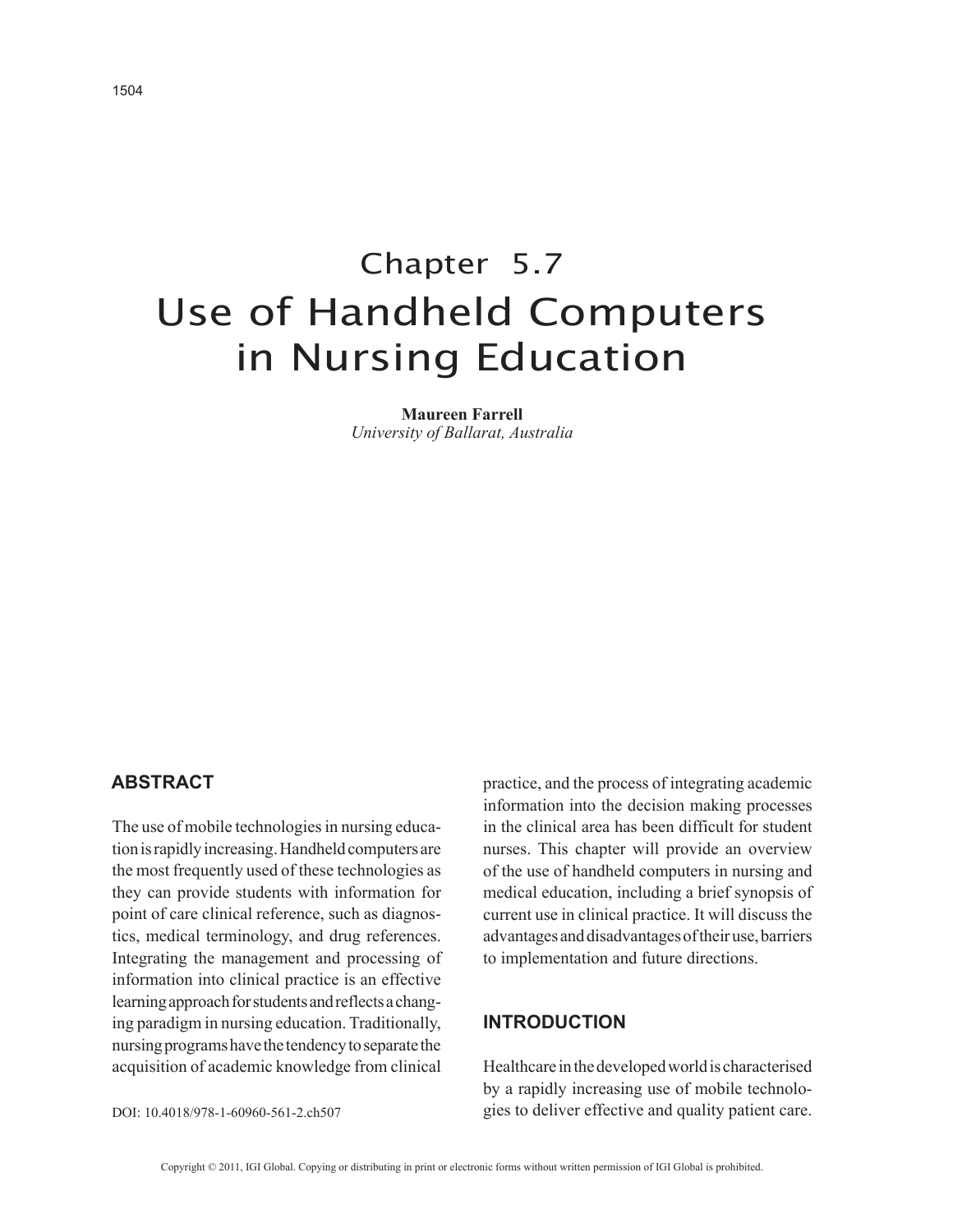Handheld computers or personal digital assistants (PDAs), have the potential to change how healthcare is taught and delivered in the future as they have the ability to merge and integrate distinct functionalities in one device that is versatile, customizable, and portable (Baumgart, 2005). Research and anecdotal evidence suggest that PDAs can be used in clinical practice to deliver valuable decision-making information at the patient's bedside. This significant improvement in the delivery of information results in improvements in patient safety and quality of care. PDAs provide instant access to diagnostics, references, and clinical decision support systems, as well as e-prescribing, patient information and dictating notes (Blair, 2006; Colevins, Bond & Clark, 2006; Choia et al., 2004; Fisher, Stewart, Mehta, Wax & Lapkinsky, 2003; George & Davidson, 2005; Lewis, 2001; Ruland, 2002).

Educational processes in healthcare have also become increasingly complex. Students require timely access to resources. Organisational constraints in both technology and personnel may further limit students' access to teaching resources. Having access to information at the bedside in real time with patients has the potential to improve the quality and safety of care by reducing adverse events and improving patient health outcomes; a solution to the problem of constrained resources. The National League for Nursing, the American Association of Colleges of Nursing, and the Institute of Medicine, to name a few, recommend the incorporation of technology into the curriculum of nursing education (George & Davidson, 2005). The incorporation of PDAs into daily practice by medical staff is far more advanced than in nursing, however this is changing and nurses are now adopting this technology in nursing practice and education. To encourage change in practice technology must be harnessed to revolutionise the design, delivery and evaluation of nursing education (Jeffries, 2005). Increasingly there is an educational shift to provide students with more learning opportunities to create innovative teaching practices and to promote current, accurate information retrieval systems for clinical nurses.

As learning and teaching adapts to the demands of the 21st century, both educators and students in the nursing profession are finding that the most effective learning approach integrates the management and processing of information into both their practice area and their personal growth and development. In higher education, there has been a shift from the notion of content to a focus on 'process based education' and this is occurring more rapidly in the healthcare arena and in nursing programs in particular. The focus will be increasingly on teaching students how to learn rather than what to learn. There is considerable evidence that suggests PDAs have the potential to improve nursing education and practice through connecting people, unifying the education process and enhancing learning. Patient safety is one of the most important aspects of nursing care and these devices can promote the quality and immediacy of bedside information and improve the accuracy of record keeping (Bates, 2000; Celler, Lovell, & Basilakis, 2003). This chapter will provide a review of PDA usage in nursing and medical education, including the advantages and disadvantages, barriers to implementation, and future perspectives.

# **PDAs IN cLINIcAL PrActIcE**

PDAs have been adopted by healthcare professionals (predominately physicians) in clinical practice and this adoption has led to a number of different uses including clinical decision support, education, and accessing or collecting data. The literature reveals that the information on usage is usually descriptive rather than evidence based, although some preliminary impact studies are indicating improved patient outcomes with regards to PDA usage. Specialty areas are prominent in the use of PDAs.